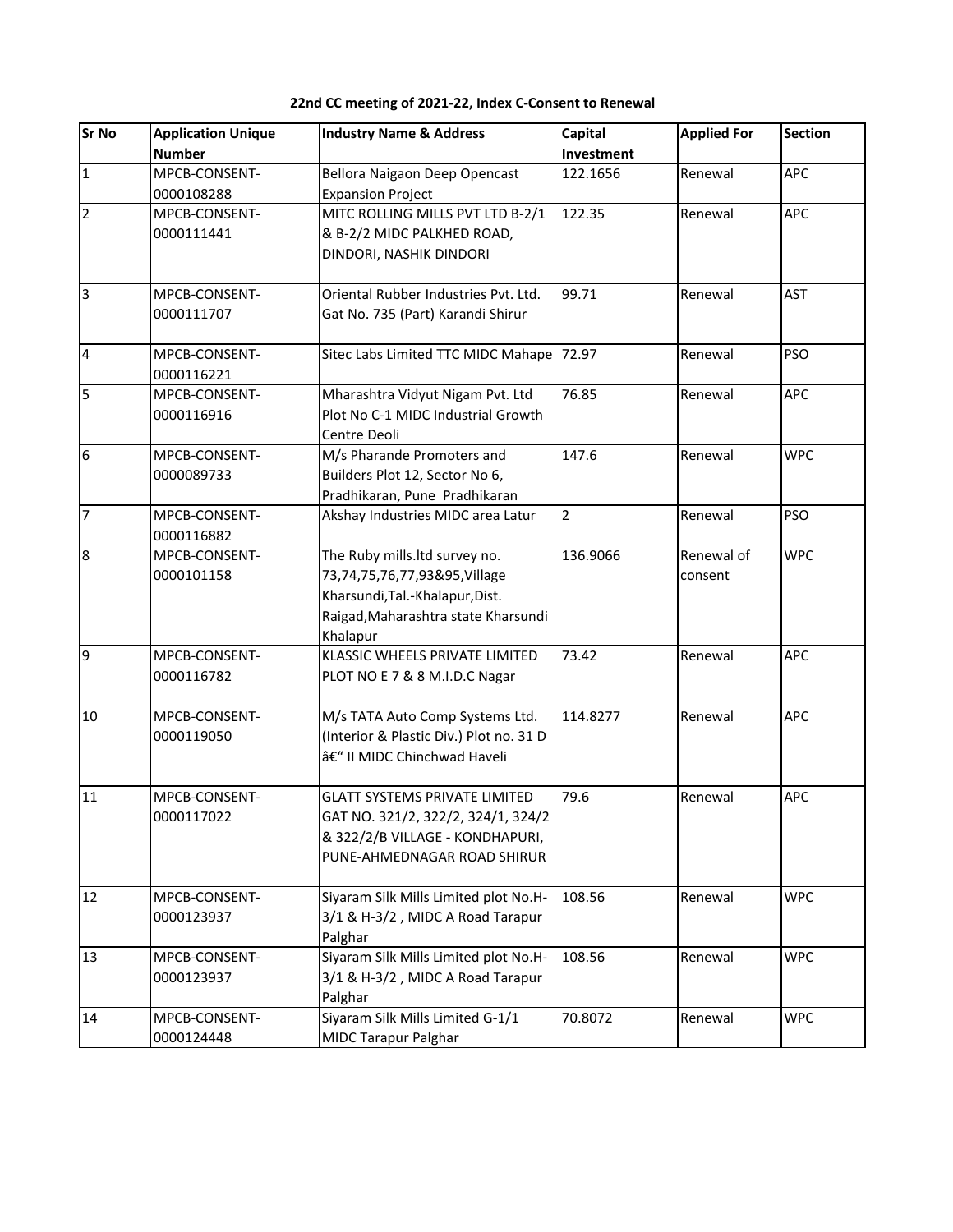| 15 | MPCB-CONSENT- | MEHTA HOSPITAL 66, TIMBER AREA,                        | <b>HCE has</b>           | Combined        | <b>PSO</b> |
|----|---------------|--------------------------------------------------------|--------------------------|-----------------|------------|
|    | 0000121577    | SANGLI                                                 | submitted C.A.           | Consent &       |            |
|    |               |                                                        | Certificate for C.I.     | <b>BMW</b>      |            |
|    |               |                                                        | of Rs. 4.50 crs.         | Authorization   |            |
|    |               |                                                        | dated                    | for Increase in |            |
|    |               |                                                        | 002.08.2016. As          | bed nos. i. e.  |            |
|    |               |                                                        | per earlier CCA C.       | 60 to 102       |            |
|    |               |                                                        | I. was 4.70 Crs.         |                 |            |
|    |               |                                                        | However, HCE             |                 |            |
|    |               |                                                        | has to submit C.A.       |                 |            |
|    |               |                                                        | Certificate for the      |                 |            |
|    |               |                                                        |                          |                 |            |
|    |               |                                                        | period of 2020           |                 |            |
|    |               |                                                        | – 21.                    |                 |            |
| 16 | MPCB-CONSENT- | DY Power India Pvt. Ltd. C-22/7                        | 128.97                   | Renewal         | <b>APC</b> |
|    | 0000124994    | Chakan MIDC, Phase-II, Village-                        |                          |                 |            |
|    |               | Bhamboli Khed                                          |                          |                 |            |
| 17 | MPCB-CONSENT- | M/s BFN Forgings Private Limited                       | 144.5171( plant- Renewal |                 | <b>APC</b> |
|    | 0000124703    | (Formerly known as M/s Bebitz                          | 1-52.22+86.969)          |                 |            |
|    |               | Flanges Works Pvt. Ltd.) Survey no.                    |                          |                 |            |
|    |               | 140/2 (Old S.No. 140) and S.No.                        |                          |                 |            |
|    |               | 128/1/1 (144/1) Village Saravali,                      |                          |                 |            |
|    |               | Boisar (W) Palghar                                     |                          |                 |            |
| 18 | MPCB-CONSENT- | PASSCO ENVIRONMENTAL                                   | 162 lakh                 | Renewal         | <b>PSO</b> |
|    | 0000125748    | SOLUTIONS PVT. LTD. Y.C.M. Hospital                    |                          |                 |            |
|    |               | Compound, Sant Tukaram Nagar,                          |                          |                 |            |
|    |               | Pimpri                                                 |                          |                 |            |
| 19 | MPCB-CONSENT- | Sharada Alliance Shelters Sr. No.                      | 129.82                   | Renewal (Part-  | <b>WPC</b> |
|    | 0000126454    | $31/3A$ , $31/3B/2 + 31/4 + 32/1A$                     |                          | 1)              |            |
|    |               | Balewadi Haveli                                        |                          |                 |            |
| 20 | MPCB-CONSENT- | MANAS AGRO INDUSTRIES AND                              | 54.6                     | Renewal         | <b>APC</b> |
|    | 0000115814    | INFRASTRUCTURE LIMITED (UNIT-2)                        |                          |                 |            |
|    |               | 161 GUT NO. 161, POST KOLARI,                          |                          |                 |            |
|    |               | TAHSIL CHIMUR, DISTRICT                                |                          |                 |            |
|    |               | CHANDRAPUR CHIMUR                                      |                          |                 |            |
| 21 | MPCB-CONSENT- | V H M INDUSTRIES LIMITED VILLAGE                       | 74.3439                  | Renewal         | <b>WPC</b> |
|    | 0000107354    | GUNDAVALI 106 INDIAN                                   |                          |                 |            |
|    |               | <b>CORPORATION MANKOLI NAKA</b>                        |                          |                 |            |
|    |               | DAPODE ROAD BHIWANDI                                   |                          |                 |            |
| 22 | MPCB-CONSENT- | GRP Ltd. Plot No. D-9 Plot No. D-9,                    | 75.7813                  | Renewal         | <b>APC</b> |
|    | 0000126504    | MIDC Chincholi, Tal. - Mohol, Dist -                   |                          |                 |            |
|    |               | Solapur Mohol                                          |                          |                 |            |
| 23 | MPCB-CONSENT- | M/s. "Marathon Future-X― IT,                           | 141.5851                 | Renewal         | <b>WPC</b> |
|    | 0000118534    | BFSI Cum Residential with public                       |                          |                 |            |
|    |               | parking â€" Building C C. S. no. 166 of                |                          |                 |            |
|    |               |                                                        |                          |                 |            |
|    |               | Lower Parel, at N. M. Joshi Marg<br>Lower Parel Mumbai |                          |                 |            |
|    |               |                                                        |                          |                 |            |
| 24 | MPCB-CONSENT- | NANDKAMAL INFOTECH PVT. LTD. D-                        | 150.38                   | Renewal         | <b>WPC</b> |
|    | 0000125712    | 507 TURBHE MIDC VASHI                                  |                          |                 |            |